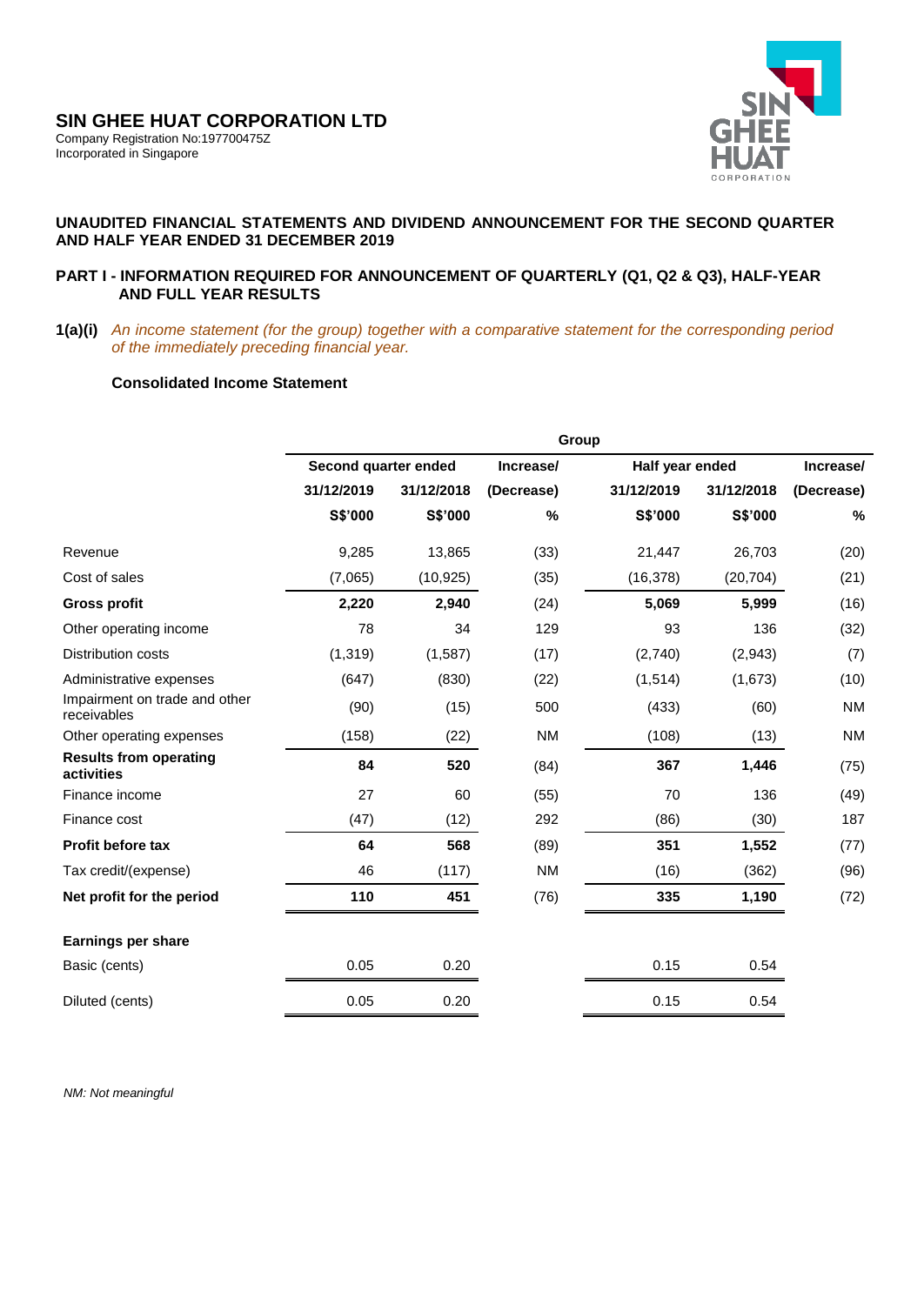## **1(a)(ii) Consolidated Statement of Comprehensive Income**

|                                                                       | Group                |            |            |                 |                |            |
|-----------------------------------------------------------------------|----------------------|------------|------------|-----------------|----------------|------------|
|                                                                       | Second quarter ended |            | Increase/  | Half year ended |                | Increase/  |
|                                                                       | 31/12/2019           | 31/12/2018 | (Decrease) | 31/12/2019      | 31/12/2018     | (Decrease) |
|                                                                       | S\$'000              | S\$'000    | %          | S\$'000         | <b>S\$'000</b> | %          |
| Net profit for the period                                             | 110                  | 451        | (76)       | 335             | 1,190          | (72)       |
| Other comprehensive income:                                           |                      |            |            |                 |                |            |
| Foreign currency translation difference<br>arising from consolidation |                      | (3)        | <b>NM</b>  | (15)            | (53)           | (72)       |
| Total comprehensive income for the<br>period                          | 110                  | 448        | (75)       | 320             | 1,137          | (72)       |
| Attributable to:                                                      |                      |            |            |                 |                |            |
| Equity holders of the Company                                         | 110                  | 448        | (75)       | 320             | 1,137          | (72)       |
| Total comprehensive income for the<br>period                          | 110                  | 448        | (75)       | 320             | 1,137          | (72)       |

**1(a)(iii)** Net profit for the period has been arrived at after crediting/(charging) the following:

|                                                          | Group                    |                   |                 |            |  |
|----------------------------------------------------------|--------------------------|-------------------|-----------------|------------|--|
|                                                          | Second quarter ended     |                   | Half year ended |            |  |
|                                                          | 31/12/2019<br>31/12/2018 |                   | 31/12/2019      | 31/12/2018 |  |
|                                                          | S\$'000                  | S\$'000           | <b>S\$'000</b>  | S\$'000    |  |
|                                                          |                          |                   |                 |            |  |
| Depreciation of property, plant and equipment            | (154)                    | (220)             | (320)           | (510)      |  |
| Depreciation of right-of-use assets                      | (41)                     | $\qquad \qquad -$ | (81)            |            |  |
| Foreign exchange (loss)/gain                             | (130)                    | (10)              | (86)            | 42         |  |
| Gain/(loss) on disposal of property, plant and equipment | 32                       | (13)              | 32              | (13)       |  |
| Allowance for inventory impairment, net                  | (138)                    | (30)              | (163)           | (373)      |  |
| Allowance of doubtful debts, trade                       | (90)                     | (15)              | (433)           | (60)       |  |
| Recovery of doubtful debts, trade                        | $\overline{4}$           | 8                 | 9               | 55         |  |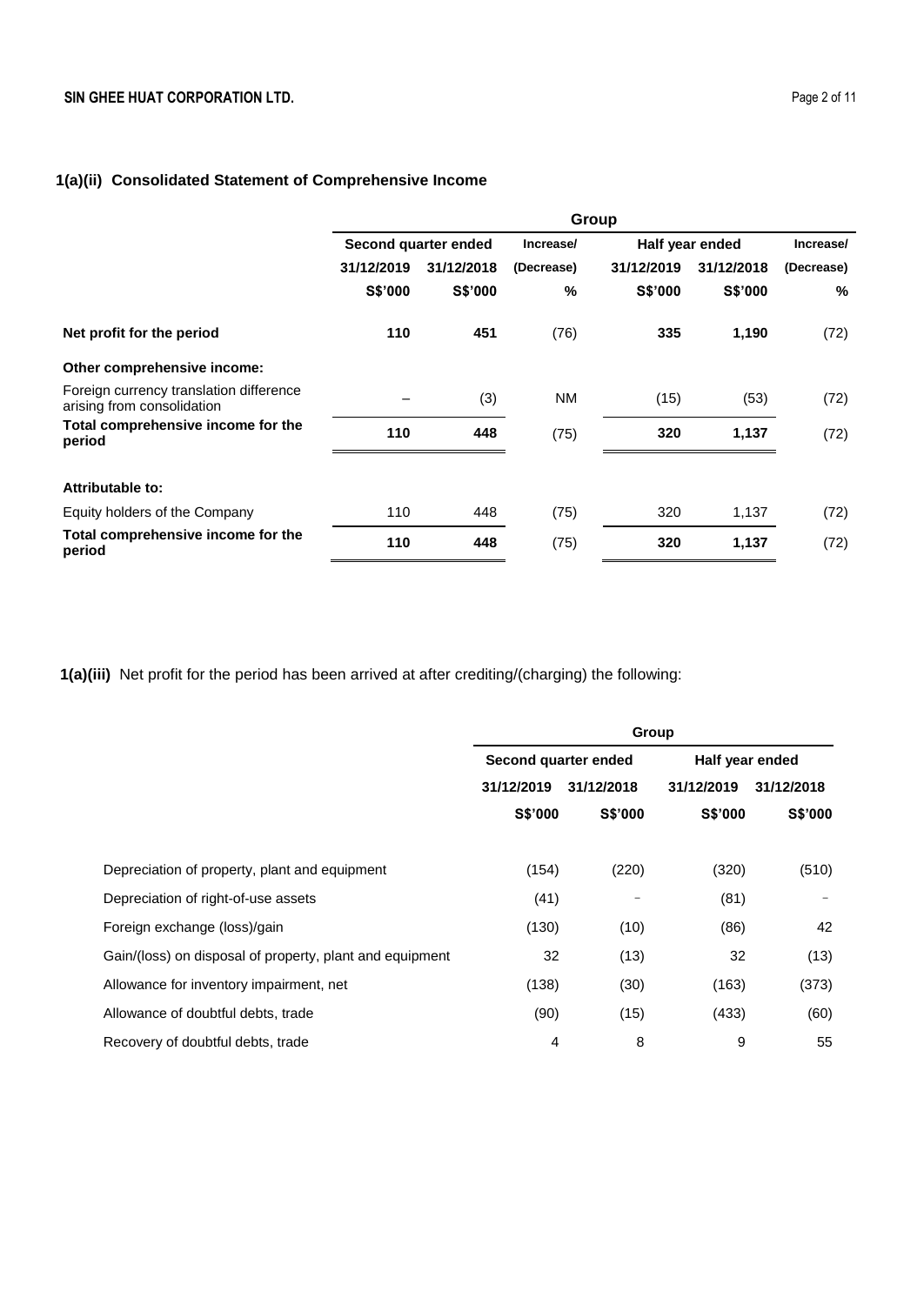### **SIN GHEE HUAT CORPORATION LTD.** Page 3 of 11

#### **(b)(i)** *A balance sheet (for the issuer and group), together with a comparative statement as at the end of the immediately preceding financial year.*

#### **Statement of Financial Position**

| 31/12/2019<br>30/6/2019<br>31/12/2019<br>30/6/2019<br>S\$'000<br>S\$'000<br>S\$'000<br>S\$'000<br><b>Non-current assets</b><br>Property, plant and equipment<br>13,090<br>8,663<br>13,001<br>8,538<br>Right-of-use assets<br>3,955<br>3,955<br>Investment in subsidiaries<br>6,524<br>6,524<br>Investment in joint venture<br>50<br>50<br>Trade and other receivables<br>918<br>1,334<br>7,075<br>7,491<br>Deferred tax assets<br>426<br>329<br>342<br>244<br>18,389<br>10,326<br>30,947<br>22,847<br><b>Current assets</b><br>Inventories<br>52,387<br>49,883<br>40,751<br>37,074<br>Trade and other receivables<br>12,832<br>14,408<br>11,840<br>15,721<br>Other financial assets<br>1,001<br>1,001<br>Cash and cash equivalents<br>12,043<br>15,101<br>10,188<br>13,521<br>77,262<br>80,393<br>62,779<br>67,317<br><b>Total assets</b><br>95,651<br>90,719<br>93,726<br>90,164<br><b>Equity attributable to equity</b> |
|---------------------------------------------------------------------------------------------------------------------------------------------------------------------------------------------------------------------------------------------------------------------------------------------------------------------------------------------------------------------------------------------------------------------------------------------------------------------------------------------------------------------------------------------------------------------------------------------------------------------------------------------------------------------------------------------------------------------------------------------------------------------------------------------------------------------------------------------------------------------------------------------------------------------------|
|                                                                                                                                                                                                                                                                                                                                                                                                                                                                                                                                                                                                                                                                                                                                                                                                                                                                                                                           |
|                                                                                                                                                                                                                                                                                                                                                                                                                                                                                                                                                                                                                                                                                                                                                                                                                                                                                                                           |
|                                                                                                                                                                                                                                                                                                                                                                                                                                                                                                                                                                                                                                                                                                                                                                                                                                                                                                                           |
|                                                                                                                                                                                                                                                                                                                                                                                                                                                                                                                                                                                                                                                                                                                                                                                                                                                                                                                           |
|                                                                                                                                                                                                                                                                                                                                                                                                                                                                                                                                                                                                                                                                                                                                                                                                                                                                                                                           |
|                                                                                                                                                                                                                                                                                                                                                                                                                                                                                                                                                                                                                                                                                                                                                                                                                                                                                                                           |
|                                                                                                                                                                                                                                                                                                                                                                                                                                                                                                                                                                                                                                                                                                                                                                                                                                                                                                                           |
|                                                                                                                                                                                                                                                                                                                                                                                                                                                                                                                                                                                                                                                                                                                                                                                                                                                                                                                           |
|                                                                                                                                                                                                                                                                                                                                                                                                                                                                                                                                                                                                                                                                                                                                                                                                                                                                                                                           |
|                                                                                                                                                                                                                                                                                                                                                                                                                                                                                                                                                                                                                                                                                                                                                                                                                                                                                                                           |
|                                                                                                                                                                                                                                                                                                                                                                                                                                                                                                                                                                                                                                                                                                                                                                                                                                                                                                                           |
|                                                                                                                                                                                                                                                                                                                                                                                                                                                                                                                                                                                                                                                                                                                                                                                                                                                                                                                           |
|                                                                                                                                                                                                                                                                                                                                                                                                                                                                                                                                                                                                                                                                                                                                                                                                                                                                                                                           |
|                                                                                                                                                                                                                                                                                                                                                                                                                                                                                                                                                                                                                                                                                                                                                                                                                                                                                                                           |
|                                                                                                                                                                                                                                                                                                                                                                                                                                                                                                                                                                                                                                                                                                                                                                                                                                                                                                                           |
|                                                                                                                                                                                                                                                                                                                                                                                                                                                                                                                                                                                                                                                                                                                                                                                                                                                                                                                           |
|                                                                                                                                                                                                                                                                                                                                                                                                                                                                                                                                                                                                                                                                                                                                                                                                                                                                                                                           |
|                                                                                                                                                                                                                                                                                                                                                                                                                                                                                                                                                                                                                                                                                                                                                                                                                                                                                                                           |
| holders of the Company                                                                                                                                                                                                                                                                                                                                                                                                                                                                                                                                                                                                                                                                                                                                                                                                                                                                                                    |
| Share capital<br>45,750<br>45,750<br>45,750<br>45,750                                                                                                                                                                                                                                                                                                                                                                                                                                                                                                                                                                                                                                                                                                                                                                                                                                                                     |
| Reserves<br>(52)<br>(37)                                                                                                                                                                                                                                                                                                                                                                                                                                                                                                                                                                                                                                                                                                                                                                                                                                                                                                  |
| Retained earnings<br>38,994<br>39,991<br>39,029<br>40,141                                                                                                                                                                                                                                                                                                                                                                                                                                                                                                                                                                                                                                                                                                                                                                                                                                                                 |
| <b>Total equity</b><br>84,692<br>85,704<br>84,779<br>85,891                                                                                                                                                                                                                                                                                                                                                                                                                                                                                                                                                                                                                                                                                                                                                                                                                                                               |
| <b>Non-current liabilities</b>                                                                                                                                                                                                                                                                                                                                                                                                                                                                                                                                                                                                                                                                                                                                                                                                                                                                                            |
| Lease liabilities<br>3,740<br>3,740                                                                                                                                                                                                                                                                                                                                                                                                                                                                                                                                                                                                                                                                                                                                                                                                                                                                                       |
| 3,740<br>3,740                                                                                                                                                                                                                                                                                                                                                                                                                                                                                                                                                                                                                                                                                                                                                                                                                                                                                                            |
| <b>Current liabilities</b>                                                                                                                                                                                                                                                                                                                                                                                                                                                                                                                                                                                                                                                                                                                                                                                                                                                                                                |
| 4,483<br>5,703<br>4,600<br>3,751<br>Trade and other payables                                                                                                                                                                                                                                                                                                                                                                                                                                                                                                                                                                                                                                                                                                                                                                                                                                                              |
| 894<br>Borrowings                                                                                                                                                                                                                                                                                                                                                                                                                                                                                                                                                                                                                                                                                                                                                                                                                                                                                                         |
| Lease liabilities<br>246<br>246                                                                                                                                                                                                                                                                                                                                                                                                                                                                                                                                                                                                                                                                                                                                                                                                                                                                                           |
| <b>Current tax liabilities</b><br>376<br>532<br>361<br>522                                                                                                                                                                                                                                                                                                                                                                                                                                                                                                                                                                                                                                                                                                                                                                                                                                                                |
| 7,219<br>5,015<br>5,207<br>4,273                                                                                                                                                                                                                                                                                                                                                                                                                                                                                                                                                                                                                                                                                                                                                                                                                                                                                          |
| <b>Total liabilities</b><br>10,959<br>5,015<br>8,947<br>4,273                                                                                                                                                                                                                                                                                                                                                                                                                                                                                                                                                                                                                                                                                                                                                                                                                                                             |
| <b>Total equity and liabilities</b><br>95,651<br>90,719<br>93,726<br>90,164                                                                                                                                                                                                                                                                                                                                                                                                                                                                                                                                                                                                                                                                                                                                                                                                                                               |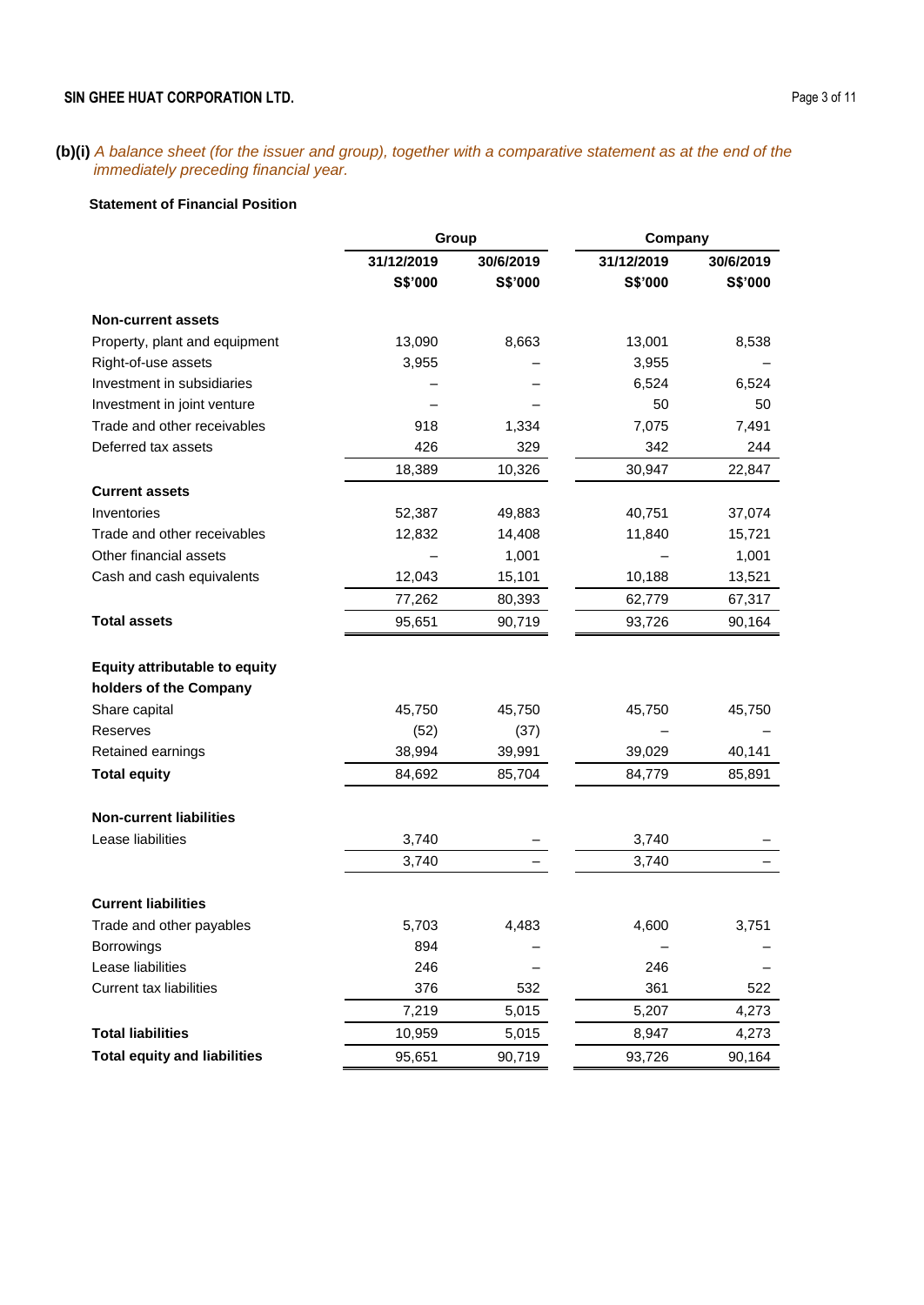# **1(b)(ii)** *Aggregate amount of group's borrowings and debt securities*

### **Amount repayable in one year or less, or on demand (\$'000)**

|   | As at 31 December 2019 | As at 30 June 2019 |           |
|---|------------------------|--------------------|-----------|
|   | Secured Unsecured      | Secured            | Unsecured |
| - | 894                    |                    |           |

# **Amount repayable after one year (\$'000)**

| As at 31 December 2019 |         | As at 30 June 2019 |
|------------------------|---------|--------------------|
| Secured Unsecured      | Secured | Unsecured          |
|                        |         |                    |

### **Details of any collateral**

The unsecured group borrowings comprised trade financing facility utilised by a subsidiary arising from the ordinary course of business.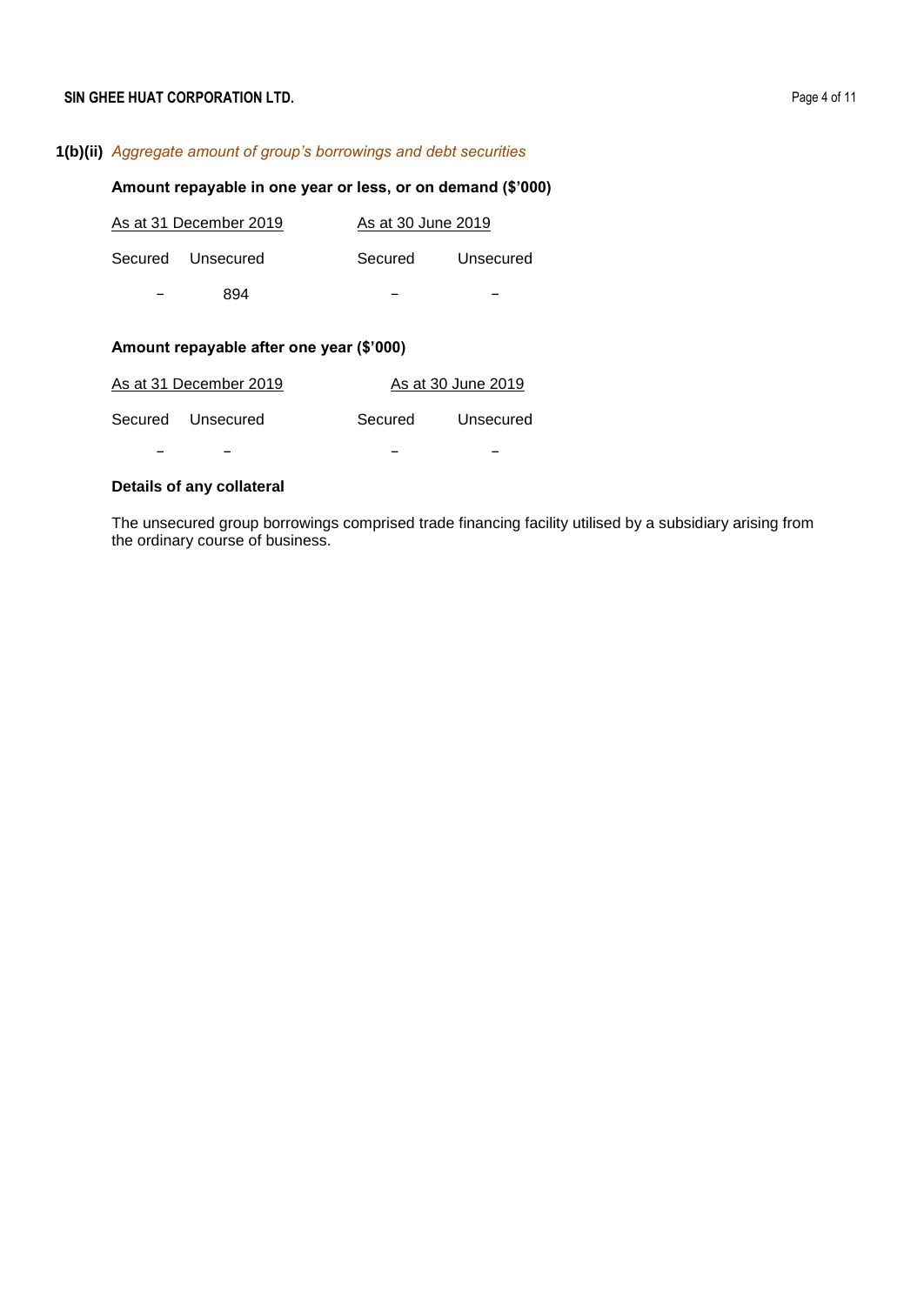## **SIN GHEE HUAT CORPORATION LTD.** Page 5 of 11

**1(c)** *A cash flow statement (for the group), together with a comparative statement for the corresponding period of the immediately preceding financial year.*

## **Consolidated Statement of Cash Flows**

|                                                          |                                    | Group      |                               |            |
|----------------------------------------------------------|------------------------------------|------------|-------------------------------|------------|
|                                                          | Second quarter ended<br>31/12/2019 | 31/12/2018 | Half year ended<br>31/12/2019 | 31/12/2018 |
| <b>Cash flows from operating activities</b>              | S\$'000                            | S\$'000    | S\$'000                       | S\$'000    |
| Profit for the period                                    | 110                                | 451        | 335                           | 1,190      |
| <b>Adjustments for:</b>                                  |                                    |            |                               |            |
| Depreciation of property, plant and equipment            | 154                                | 220        | 320                           | 510        |
| Depreciation of right-of-use assets                      | 41                                 |            | 81                            |            |
| (Gain)/loss on disposal of property, plant and equipment | (32)                               | 13         | (32)                          | 13         |
| Finance income                                           | (27)                               | (60)       | (70)                          | (136)      |
| Finance cost                                             | 47                                 | 12         | 86                            | 30         |
| Tax (credit)/expense                                     | (46)                               | 117        | 16                            | 362        |
|                                                          | 247                                | 753        | 736                           | 1,969      |
| Changes in operating assets and liabilities:             |                                    |            |                               |            |
| Trade and other receivables                              | 2,082                              | (37)       | 1,992                         | (2,927)    |
| Trade and other payables                                 | 975                                | (714)      | 1,220                         | (144)      |
| Inventories                                              | (626)                              | (2,754)    | (2, 504)                      | (2,907)    |
| Net cash generated from/(used in) operations             | 2,678                              | (2,752)    | 1,444                         | (4,009)    |
| Income tax paid                                          | (269)                              | (98)       | (269)                         | (78)       |
| Interest paid on lease                                   | (38)                               |            | (76)                          |            |
| Net cash generated from/(used in) operating activities   | 2,371                              | (2,850)    | 1,099                         | (4,087)    |
| Cash flows from investing activities                     |                                    |            |                               |            |
| Acquisition of property, plant and equipment             | (2,651)                            | (740)      | (4,747)                       | (751)      |
| Proceed from sales of property, plant and equipment      | 32                                 |            | 32                            |            |
| Proceeds from redemption of debt securities              | 1,000                              |            | 1,000                         |            |
| Interest received                                        | 26                                 | 60         | 70                            | 136        |
| Net cash used in investing activities                    | (1, 593)                           | (680)      | (3,645)                       | (615)      |
| Cash flows from financing activities                     |                                    |            |                               |            |
| Interest paid                                            | (8)                                | (12)       | (9)                           | (29)       |
| Proceeds from borrowings                                 | 894                                | 728        | 1,427                         | 1,131      |
| Repayment of borrowings                                  | (533)                              | (1, 424)   | (533)                         | (2, 413)   |
| Principal payment of lease liabilities                   | (25)                               |            | (50)                          |            |
| Dividend paid                                            | (1, 332)                           | (666)      | (1, 332)                      | (666)      |
| Net cash used in financing activities                    | (1,004)                            | (1, 374)   | (497)                         | (1, 977)   |
| Net decrease in cash and cash equivalents                | (226)                              | (4,904)    | (3,043)                       | (6, 679)   |
| Cash and cash equivalents at beginning of the period     | 12,269                             | 24,449     | 15,101                        | 26,274     |
| Effect of exchange rate fluctuations                     |                                    | (3)        | (15)                          | (53)       |
| Cash and cash equivalents at end of the period           | 12,043                             | 19,542     | 12,043                        | 19,542     |
| Cash and cash equivalents comprise:                      |                                    |            |                               |            |
| Cash and bank balances                                   | 10,043                             | 8,486      | 10,043                        | 8,486      |
| Short-term bank deposits                                 | 2,000                              | 11,056     | 2,000                         | 11,056     |
|                                                          | 12,043                             | 19,542     | 12,043                        | 19,542     |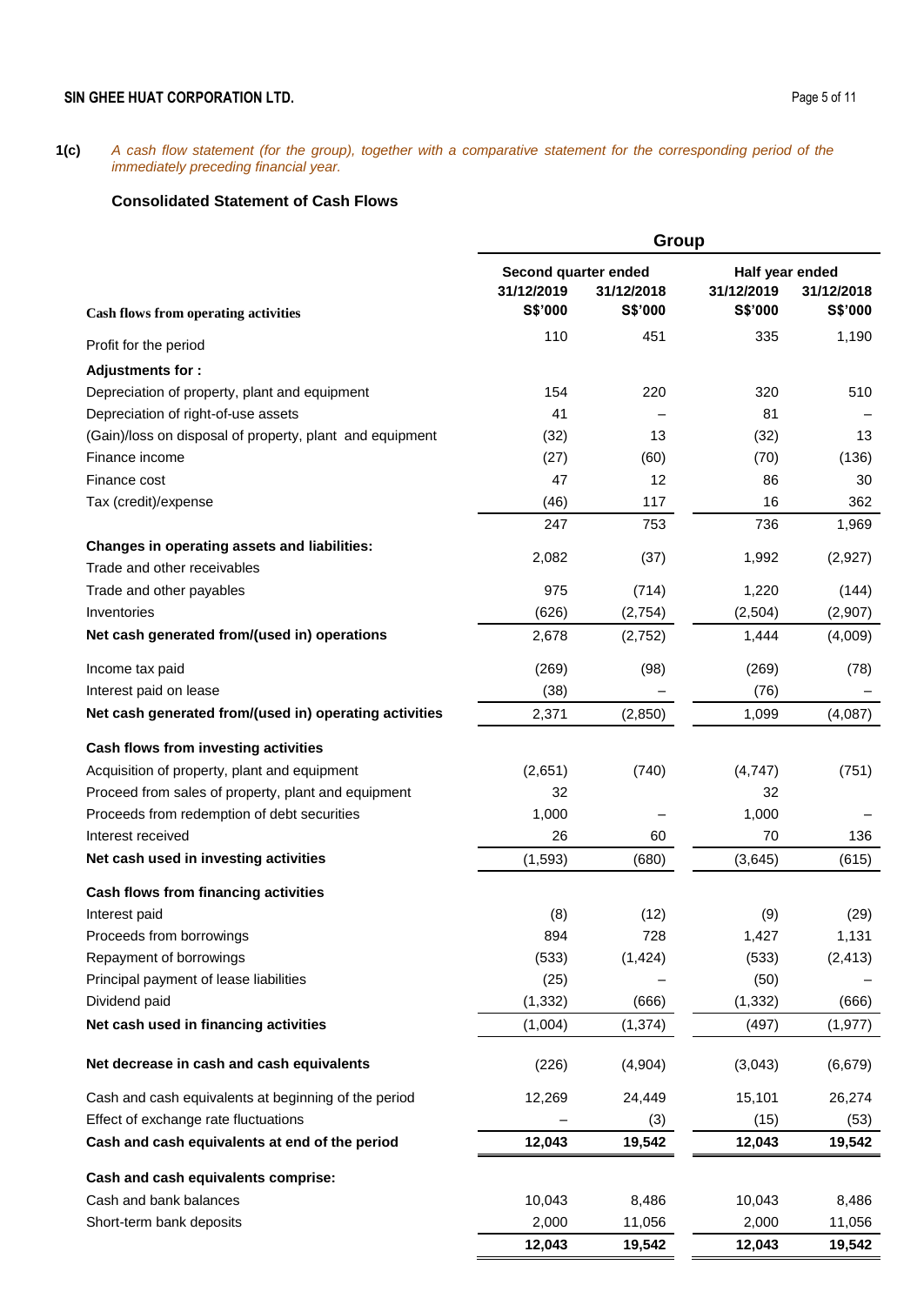**(d)(i)** *A statement (for the issuer and group) showing either (i) all changes in equity, or (ii) changes in equity other than those arising from capitalisation issues and distributions to shareholders, together with a comparative statement for the corresponding period of the immediately preceding financial year.* 

### **Consolidated Statement of Changes in Equity for the Group**

|                                                                       | Share capital | <b>Translation</b><br>reserve | <b>Retained</b><br>earnings | <b>Total</b> |
|-----------------------------------------------------------------------|---------------|-------------------------------|-----------------------------|--------------|
|                                                                       | S\$'000       | S\$'000                       | S\$'000                     | S\$'000      |
| Balance as at 1 July 2019                                             | 45,750        | (37)                          | 39,991                      | 85,704       |
| Total comprehensive income for the quarter<br>ended 30 September 2019 |               | (15)                          | 225                         | 210          |
| Balance as at 30 September 2019                                       | 45,750        | (52)                          | 40,216                      | 85,914       |
| Total comprehensive income for the quarter<br>ended 31 December 2019  |               |                               | 110                         | 110          |
| Dividend paid                                                         |               |                               | (1, 332)                    | (1, 332)     |
| Balance as at 31 December 2019                                        | 45,750        | (52)                          | 38,994                      | 84,692       |
|                                                                       |               |                               |                             |              |
| Balance as at 1 July 2018                                             | 45,750        | 20                            | 38,262                      | 84,032       |
| Total comprehensive income for the quarter<br>ended 30 September 2018 |               | (50)                          | 739                         | 689          |
| Balance as at 30 September 2018                                       | 45,750        | (30)                          | 39,001                      | 84,721       |
| Total comprehensive income for the quarter<br>ended 31 December 2018  |               | (3)                           | 451                         | 448          |
| Dividend paid                                                         |               |                               | (666)                       | (666)        |
| Balance as at 31 December 2018                                        | 45,750        | (33)                          | 38,786                      | 84,503       |

### **Statement of Changes in Equity for the Company**

|                                                                       | Share capital  | <b>Retained</b><br>earnings | Total          |
|-----------------------------------------------------------------------|----------------|-----------------------------|----------------|
|                                                                       | <b>S\$'000</b> | <b>S\$'000</b>              | <b>S\$'000</b> |
| Balance as at 1 July 2019                                             | 45,750         | 40,141                      | 85,891         |
| Total comprehensive income for the quarter ended 30<br>September 2019 |                | 142                         | 142            |
| Balance as at 30 September 2019                                       | 45,750         | 40,283                      | 86,033         |
| Total comprehensive income for the quarter ended 31<br>December 2019  |                | 78                          | 78             |
| Dividend paid                                                         |                | (1, 332)                    | (1, 332)       |
| Balance as at 31 December 2019                                        | 45,750         | 39,029                      | 84,779         |
|                                                                       |                |                             |                |
| Balance as at 1 July 2018                                             | 45,750         | 38,512                      | 84,262         |
| Total comprehensive income for the quarter ended 30<br>September 2018 |                | 1,051                       | 1,051          |
| Balance as at 30 September 2018                                       | 45,750         | 39,563                      | 85,313         |
| Total comprehensive income for the quarter ended 31<br>December 2018  |                | 473                         | 473            |
| Dividend paid                                                         |                | (666)                       | (666)          |
| Balance as at 31 December 2018                                        | 45,750         | 39,370                      | 85,120         |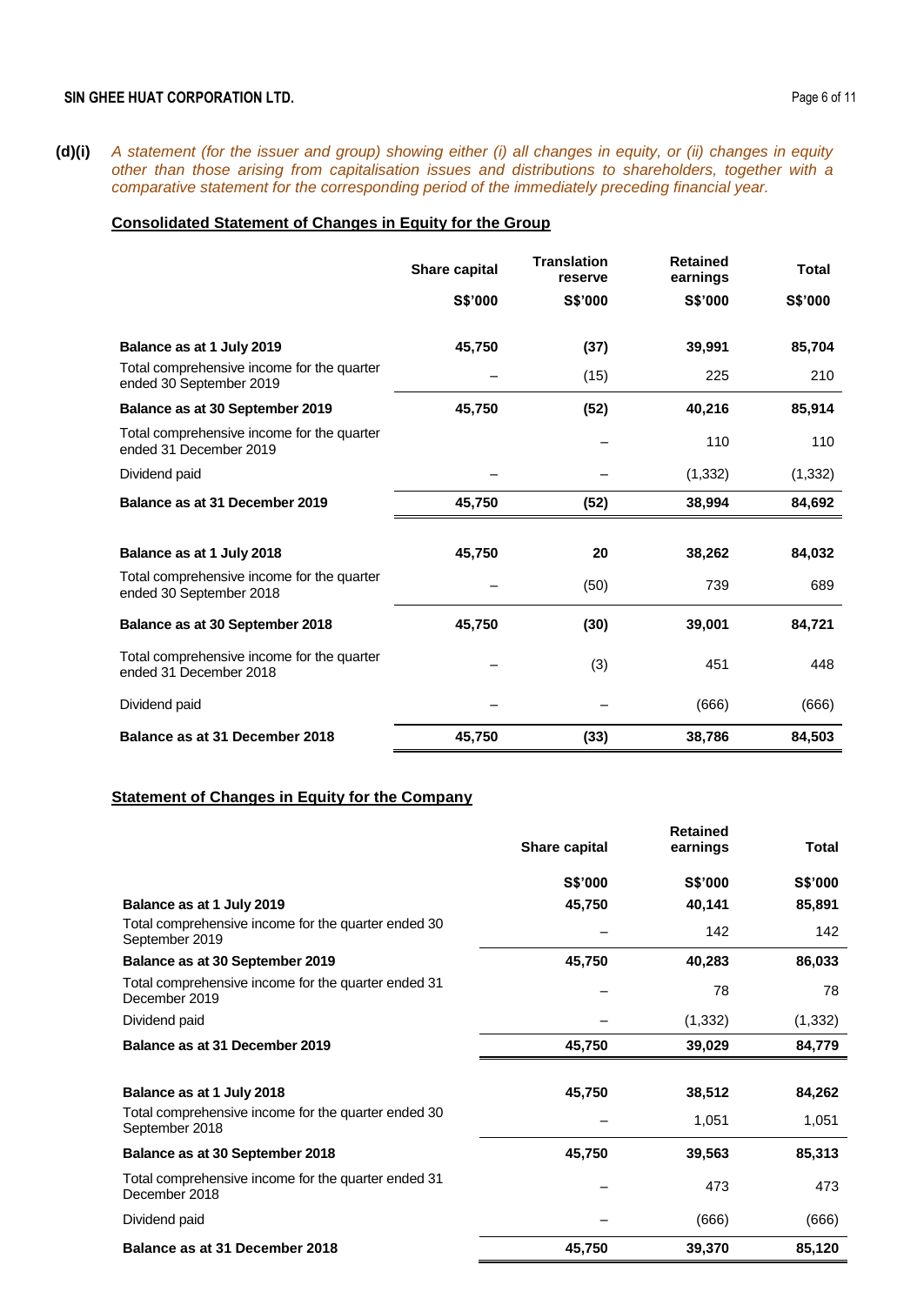#### **SIN GHEE HUAT CORPORATION LTD. Page 7 of 11**

**1(d)(ii)** *Details of any changes in the company's share capital arising from rights issue, bonus issue, share buybacks, exercise of share options or warrants, conversion of other issues of equity securities, issue of shares for cash or as consideration for acquisition or for any other purpose since the end of the previous period reported on. State the number of shares that may be issued on conversion of all the outstanding convertibles, if any, against the total number of issued shares excluding treasury shares and subsidiary holdings of the issuer, as at the end of the current financial period reported on and as at the end of the corresponding period of the immediately preceding financial year. State also the number of shares held as treasury shares and the number of subsidiary holdings, if any, and the percentage of the aggregate number of treasury shares and subsidiary holdings held against the total number of shares outstanding in a class that is listed as at the end of the current financial period reported on and as at the end of the corresponding period of the immediately preceding financial year.*

There was no change in the share capital of the Company during the period reported on.

There were no outstanding convertibles and treasury shares as at 31 December 2019 and 31 December 2018.

**1(d)(iii)** *To show the total number of issued shares excluding treasury shares as at the end of the current financial period and as at the end of the immediately preceding year:* 

**As at 31/12/2019 As at 30/06/2019**

Number of shares in issue 222,000,000 222,000,000

**1(d)(iv)** *A Statement showing all sales, transfers, cancellation and/or use of treasury shares as at the end of the current financial period report on:* 

Not applicable.

**1(d)(v)** *A Statement showing all sales, transfers, cancellation and/or use of subsidiary holdings as at the end of the current financial period report on:* 

Not applicable

**2.** *Whether the figures have been audited or reviewed and in accordance with which auditing standard or practice.*

The figures have not been audited or reviewed by the auditors.

**3.** *Where the figures have been audited or reviewed, the auditors' report (including any qualifications or emphasis of a matter).*

Not applicable.

**4.** *Whether the same accounting policies and methods of computation as in the issuer's most recently audited annual financial statements have been applied.*

Except as disclosed in paragraph 5 below, the accounting policies and methods of computation adopted in the financial statements for the financial period reported on are consistent with those in the most recently audited financial statements for the financial year ended 30 June 2019.

**5.** *If there are any changes in the accounting policies and methods of computation, including any required by an accounting standard, what has changed, as well as the reasons for, and the effect of, the change.*

The Group has adopted the new Singapore Financial Reporting Standards (International) ("SFRS(I)") 16 *Leases* with effect from 1 July 2019 using the modified retrospective approach. SFRS(I) 16 introduces a single, on-balance sheet lease accounting model. The rationale of the change is to better reflect the economic substance of lease transactions. It requires a lessee to recognise a right-of-use ("ROU") asset representing its right to use the underlying asset and a lease liability representing its obligation to make lease payments.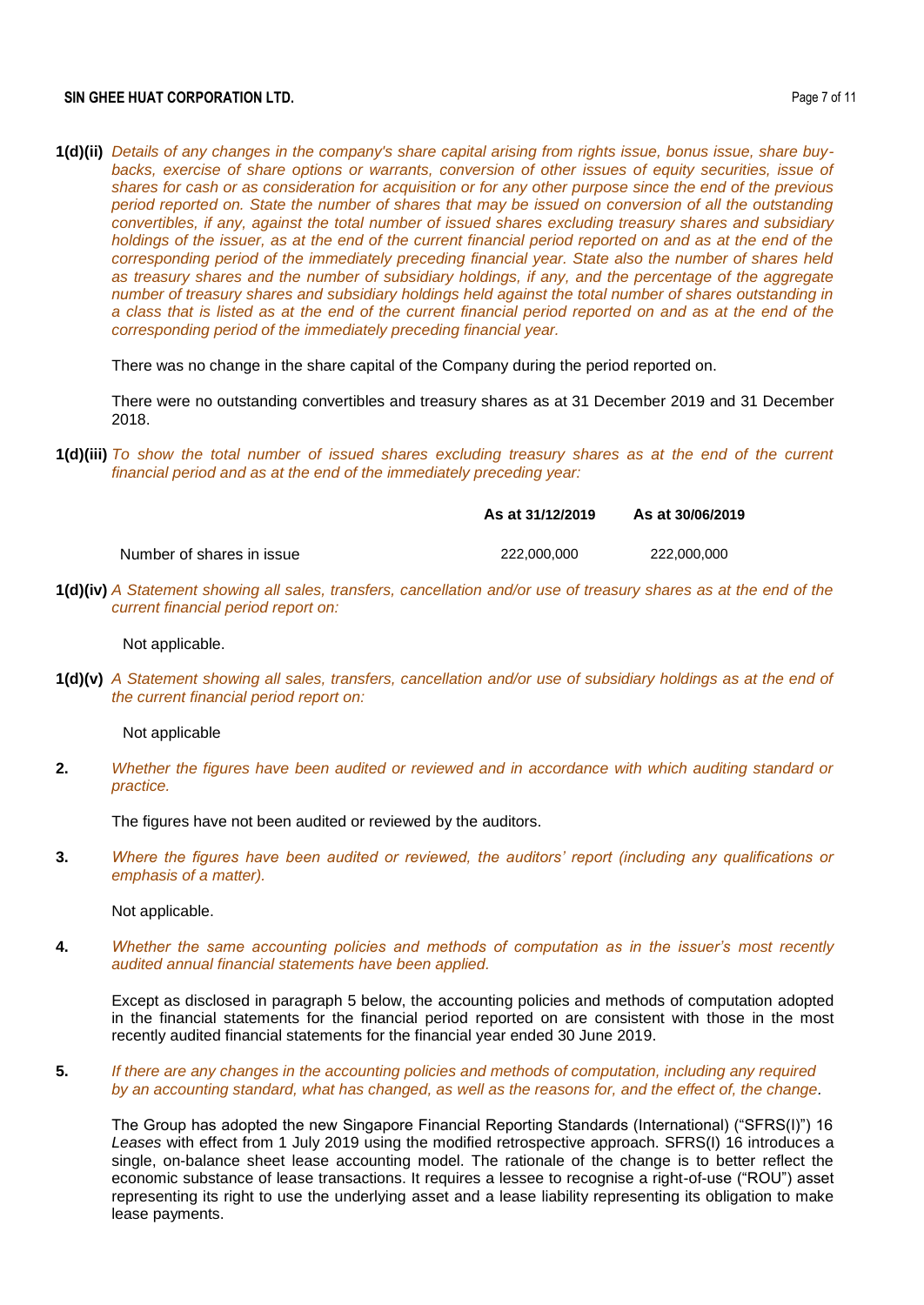In compliance with SFRS(I) 16, the Group and the Company have applied the practical expedient to recognise the amount of ROU assets equal to the lease liabilities as at 1 July 2019. Subsequent to initial recognition, the Group and the Company depreciate the ROU assets over the shorter of the useful life of the ROU assets and the lease term, and recognise interest expenses on the lease liabilities.

The ROU assets as at 31 December 2019 were mainly related to leases of the warehouses occupied by the Group and the Company. Accordingly, there was a corresponding increase in lease liabilities of approximately \$3.99 million as at 31 December 2019.

6. *Earnings per ordinary share of the group for the current financial period reported on and the corresponding period of the immediately preceding financial year, after deducting any provision for preference dividends:*

#### **Earnings per Share**

|                                                            | Group                |             | Group           |             |
|------------------------------------------------------------|----------------------|-------------|-----------------|-------------|
|                                                            | Second quarter ended |             | Half year ended |             |
|                                                            | 31/12/2019           | 31/12/2018  | 31/12/2019      | 31/12/2018  |
| Earnings per share (cents)                                 |                      |             |                 |             |
| (a) based on weighted average number of<br>shares in issue | 0.05                 | 0.20        | 0.15            | 0.54        |
| (b) on a fully diluted basis                               | 0.05                 | 0.20        | 0.15            | 0.54        |
| Weighted average number of shares in issue                 | 222,000,000          | 222,000,000 | 222,000,000     | 222,000,000 |

- **7**. *Net asset value (for the issuer and group) per ordinary share based on the total number of issued shares excluding treasury shares of the issuer at the end of the:*
	- *(a) current financial period reported on; and*
	- *(b) immediately preceding financial year.*

### **Net Asset Value per Share**

|                                                                    | Group       |             | Company     |             |  |
|--------------------------------------------------------------------|-------------|-------------|-------------|-------------|--|
|                                                                    | 31/12/2019  | 30/06/2019  | 31/12/2019  | 30/06/2019  |  |
| Net asset value per share based<br>on issued share capital (cents) | 38.1        | 38.6        | 38.2        | 38.7        |  |
| Number of shares on issue                                          | 222,000,000 | 222,000,000 | 222,000,000 | 222,000,000 |  |

- **8.** *A review of the performance of the group, to the extent necessary for a reasonable understanding of the group's business. It must include a discussion of the following:*
	- *(a) any significant factors that affected the turnover, costs and earnings of the group for the current financial period reported on, including (where applicable) seasonal or cyclical factors; and*
	- *(b) any material factors that affected the cash flow, working capital, assets and liabilities of the group during the current financial period reported on.*

## **REVIEW OF PERFORMANCE**

### **Consolidated Income Statement For the second quarter ended 31 December 2019**

The Group posted a lower revenue of \$9.29 million amid muted market demand for the second quarter ended 31 December 2019 (2Q2020) compared with \$13.87 million recorded in 2Q2019, the corresponding quarter of the preceding financial year. A drop in project orders in 2Q2020 further lowered the revenue for the quarter.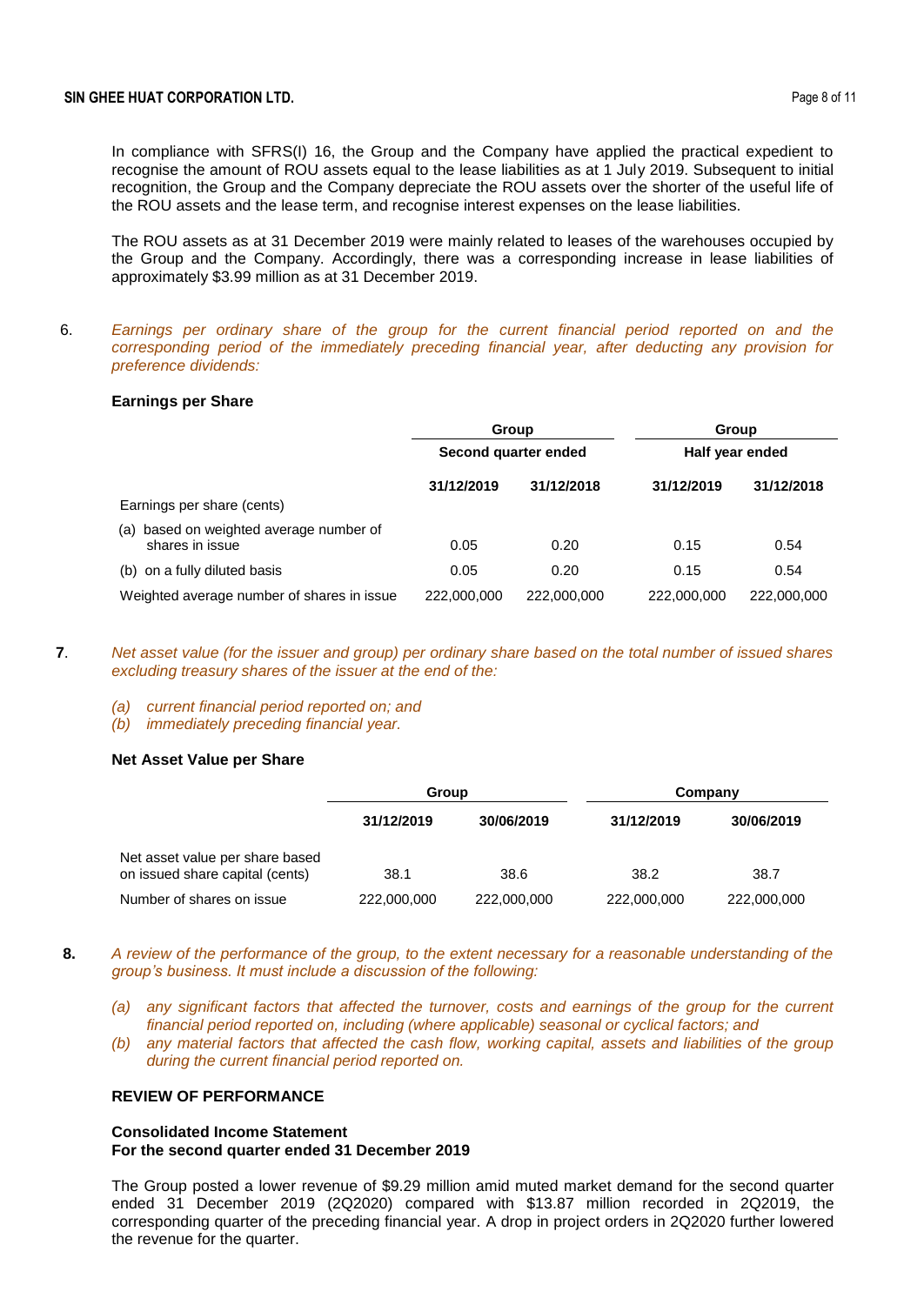Gross profit for 2Q2020 declined to \$2.22 million (2Q2019: \$2.94 million) mainly due to lower revenue. Gross profit margin for 2Q2020 was higher at 24% (2Q2019: 21%) mainly attributed to improved selling prices, lower cost of materials purchased in earlier periods, as well as lower proportion of project orders which would otherwise dilute the profit margin.

Distribution costs and administrative expenses were lower mainly due to one-time adjustment on rental/lease expense relating to right-of-use assets and lower manpower costs.

Impairment loss on trade and other receivables for 2Q2020 was higher at \$90,000 (2Q2019: \$15,000) mainly due to provision made for amounts due from certain customers and the joint venture.

Finance income for 2Q2020 was lower at \$27,000 (2Q2019: \$60,000) largely due to reduced short-term bank deposits. Finance cost for 2Q2020 was higher at \$47,000 (2Q2019: \$12,000) mainly attributed to recognition of interest expenses on lease accounting following the adoption of SFRS(I) 16.

Other operating income for 2Q2020 was higher at \$78,000 (2Q2019: \$34,000) mainly due to sales of scraps and profit from sales of motor vehicle. Other operating expenses were higher at \$158,000 (2Q2019: \$22,000) largely due to higher foreign exchange loss during the quarter.

Tax credit of \$46,000 was recognised for 2Q2020 versus tax expense of \$117,000 for 2Q2019 largely attributed to increase of deferred tax assets.

#### **Consolidated Income Statement For the half year ended 31 December 2019**

Revenue for the half year ended 31 December 2019 (1H2020) declined to \$21.45 million compared with \$26.70 million registered in 1H2019, the corresponding period of the preceding financial year, largely due to a drop in project orders and slow market demand. This also led to lower gross profit for 1H2020.

Finance income for 1H2020 was lower at \$70,000 (1H2019: \$136,000) largely due to reduced short-term bank deposits. Finance cost for 1H2020 was higher at \$86,000 (1H2019: \$30,000) mainly attributed to recognition of interest expenses on lease accounting following the adoption of SFRS(I) 16.

Impairment loss on trade and other receivables was higher for 1H2020 at \$433,000 (1H2019: \$60,000) mainly due to provision made for amount due from the joint venture as recovery of the receivables had been slow.

Other operating income for 1H2020 was lower at \$93,000 (1H2019: \$136,000) mainly attributed to lower amount of bad debts recovered in 1H2020. Other operating expenses for 1H2020 was higher at \$108,000 (1H2019: \$13,000) largely because of the foreign exchange loss incurred in 1H2020, whereas foreign exchange gain was recorded in 1H2019.

The above collectively resulted in a net profit of \$335,000 for 1H2020 compared with the net profit of \$1.19 million for 1H2019.

#### **Financial Position and Cash Flows**

Expenditure on property, plant and equipment for 2Q2020 jumped to \$2.65 million (2Q2019: \$740,000) mainly due to the redevelopment of the warehouse at Gul Crescent. For the same reason, the expenditure on property, plant and equipment in 1H2020 increased to \$4.75 million (1H2019: \$751,000).

Trade and other receivables were lower as of 31 December 2019 at \$13.75 million (30 June 2019: \$15.74 million) mainly due to lower sales in the current period. Inventories increased to \$52.39 million (30 June 2019: \$49.88 million) largely due to slowdown in sales.

The Group's adoption of SFRS(I) 16 *Leases* necessitates the recognition of ROU assets and the corresponding lease liabilities effective from 1 July 2019. The ROU assets, which were mainly related to leases of the warehouses, were \$3.96 million, and the corresponding lease liabilities were \$3.99 million, as at 31 December 2019.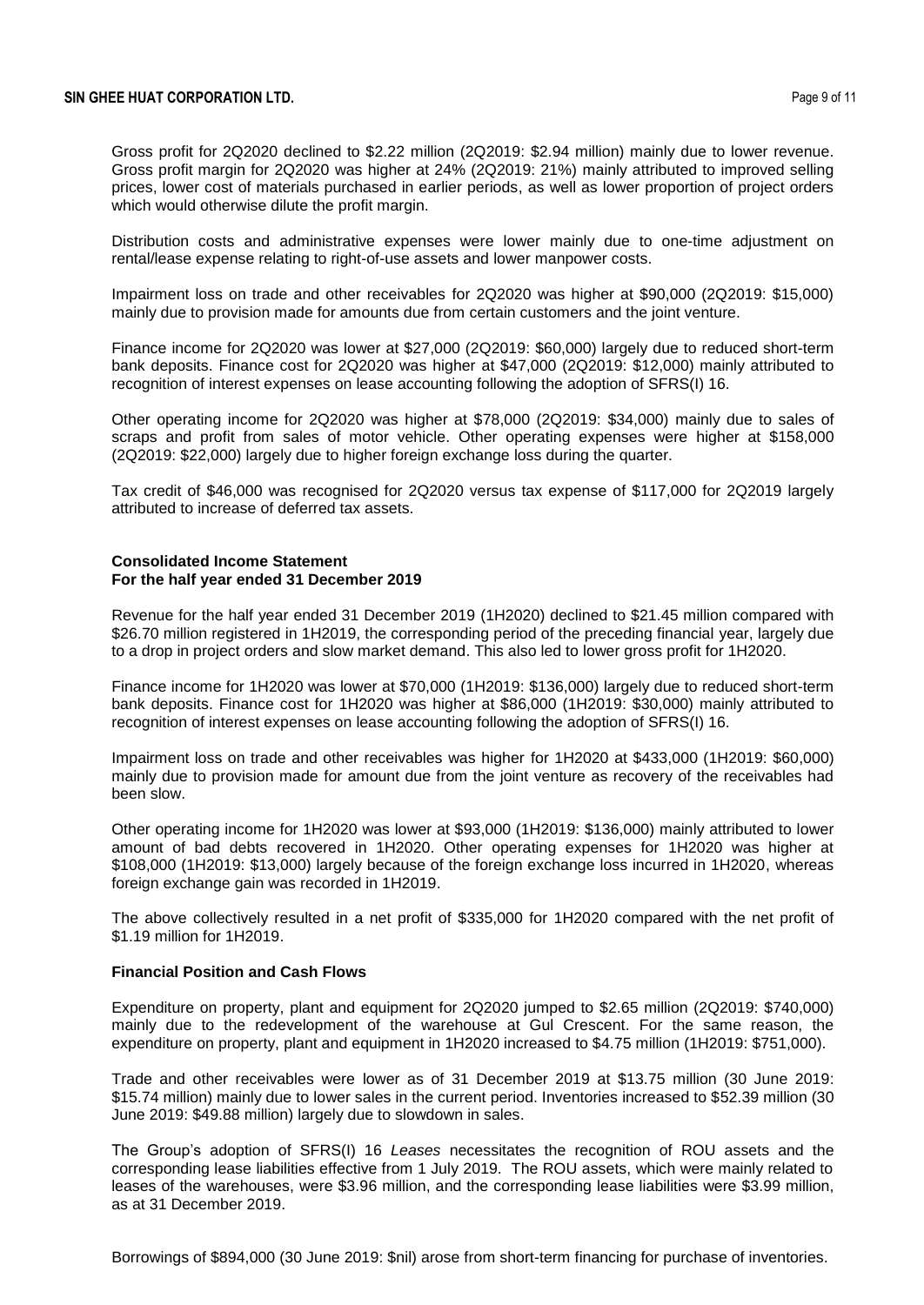Net cash generated from operations in 2Q2020 was \$2.68 million as opposed to net cash used in operations of \$2.75 million in 2Q2019 largely due to (a) decrease in trade and other receivables resulting from lower sales in 2Q2020, and (b) increase in trade other payables resulting from timing of payment, as offset by increase in inventories in 2Q2020. Similarly, net cash generated from operations was \$1.44 million in 1H2020 compared to net cash used in operations of \$4.01 million in 1H2019.

Net cash used in investing activities in 2Q2020 was higher at \$1.59 million (2Q2019: \$680,000) largely due to expenditure on the redevelopment of the warehouse facility, as offset by proceeds from bonds redemption of \$1.00 million (2Q2019: \$nil). 1H2020 recorded a higher net cash used in investing activities of \$3.65 million (1H2019: \$615,000) for the same reasons.

Net cash used in financing activities for 2Q2020 was \$1.00 million (2Q2019: \$1.37 million) mainly due to higher dividend payment of \$1.33 million (2Q2019: \$666,000) in respect of the preceding financial year, as offset by proceeds from borrowings (net of repayment), whereas repayment exceeded proceeds of borrowings in 2Q2019). Net cash used in financing activities in 1H2020 decreased due to similar factors.

**9.** *Where a forecast, or a prospect statement, has been previously disclosed to shareholders, any variance between it and the actual results.*

The Group's performance for 2Q2020 was consistent with the Statement in Paragraph 10 of the Company's previous results announcement dated 13 November 2019.

**10.** *A commentary at the date of the announcement of the significant trends and competitive conditions of the industry in which the group operates and any known factors or events that may affect the group in the next reporting period and the next 12 months.*

The general market conditions continue to be challenging, and demand for our products remains muted. The Group endeavours to manage costs prudently and increase its marketing efforts amid the challenging environment.

- **11.** *Dividend*
	- *(a) Current Financial Period Reported On*

*Any dividend declared for the current financial period reported on?* No

*(b) Corresponding Period of the Immediately Preceding Financial Year*

*Any dividend declared for the corresponding period of the immediately preceding financial year?* No

- *(c) Date payable:* Not applicable
- *(d) Books closure date:* Not applicable

*(e) The date on which Registrable Transfers received by the company will be registered before entitlements to the dividend are determined:* Not applicable

**12.** *If no dividend has been declared (recommended), a statement to that effect.*

No dividend has been declared or recommended for the quarter ended 31 December 2019.

**13.** *If the Group has obtained a general mandate from shareholders for IPTs, the aggregate value of such transactions as required under Rule 920(1)(a)(ii). If no IPT mandate has been obtained, a statement to that effect.*

The Group does not have any general mandate from shareholders pursuant to Rule 920.